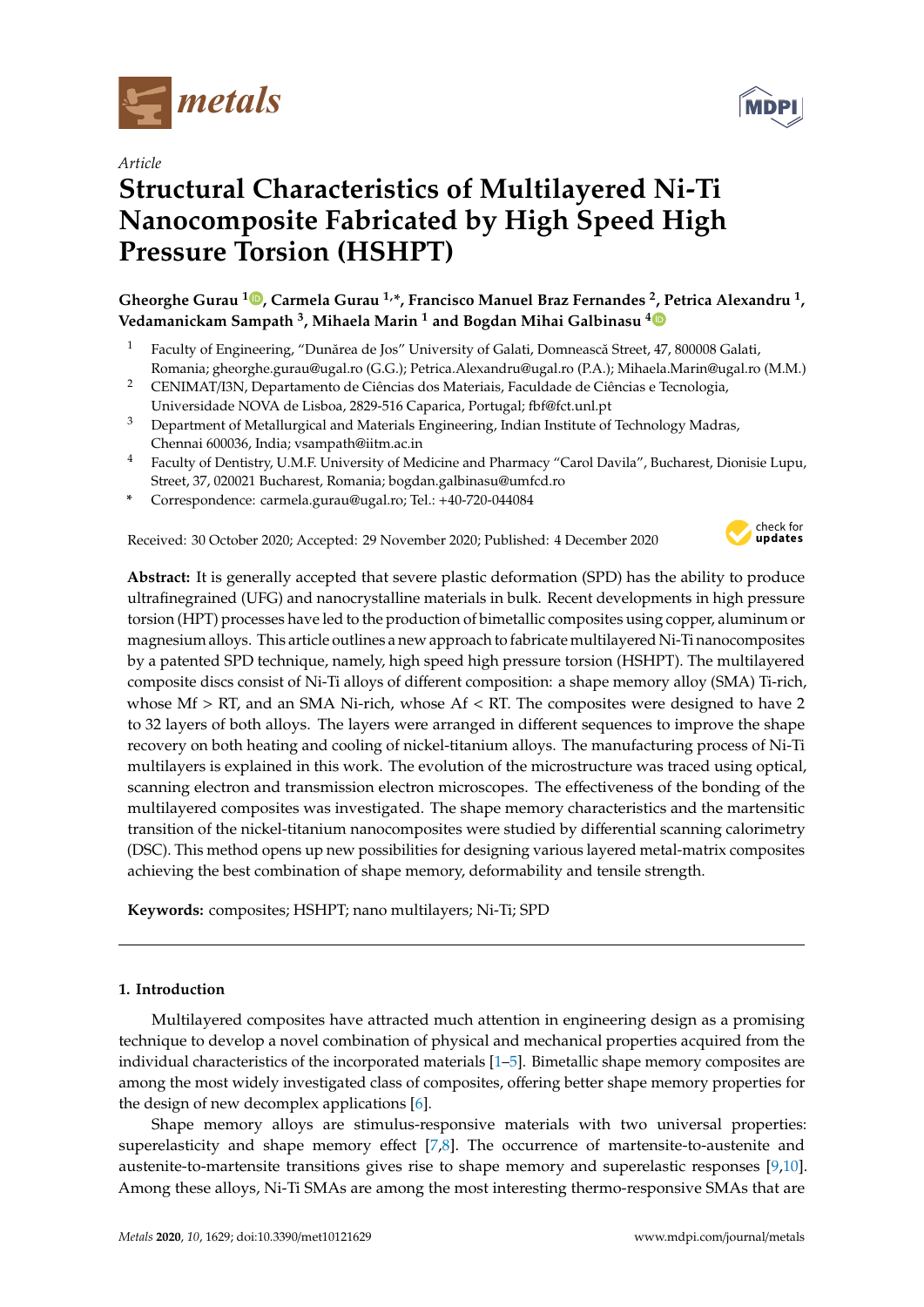capable of exhibiting reliable shape memory characteristics, in addition to presenting high ductility and strength [11]. Research on Ni-Ti shape memory alloys has been revived by controlling the "size-effect". Grain size reduction to the nano range greatly increases recovery stress [12]. The nanocrystalline (NC) or ultrafinegrained (UFG) microstructure significantly enhances the mechanical and shape memory characteristics in comparison with the coarse grained alloy of the same composition [13]. One way to refine the microstructure of the fabricated bulk UFG and nanostructured SMAs is severe plastic deformation (SPD) processing [14]. Most metal-matrix composites are obtained by accumulative roll bonding, a variant of the SPD technique, which also makes it possible to obtain multiple layers [15]. In addition, bimetallic "Ni-Ti/Ni-Ti" shape memory composites obtained by welding present large recoverable strain on heating and cooling [16], and are potential candidates for use as thermomechanical actuators [7,9,17]. In earlier work, the major problem of the formation of a thick brittle intermetallic layer was encountered, in particular in high temperature bonding processes [18]. Recent developments have led to the use of high pressure torsion (HPT) as an appropriate severe plastic deformation technique in the manufacturing of bimetallic composites [18].

The aim of our research is to study the structure and phase transformations of smart Ni-Ti multilayered composites obtained using the HSHPT technique. This process combines HPT and friction stir processing, and is capable of fabricating UFG discs of about 40 mm in diameter from different types of alloys [19–21]. In addition, a more dependable method to fabricate bulk UFG metallic composites is HSHPT. We fabricated an "Ni-Ti/Ni-Ti" composite with 2 to 32 multilayered discs. The HSHPT process helps achieve very good bonding, high-quality interfaces with no intermetallic layers and ultrafine-grained microstructure from individual Ni-Ti layers.

#### **2. Experimental Procedure**

For this study, multilayered shape memory  $Ni_{50,3}Ti/Ni_{49,6}Ti$  composites were produced using HSHPT severe deformation at ambient temperature. The materials used in this investigation were cut from commercial shape memory Ni<sub>49.6</sub>Ti<sub>50.4</sub> (at.%) sheets and superelastic Ni<sub>50.3</sub>Ti<sub>49.7</sub> (at.%) rods. The martensitic transformation temperature Ms for the SMA that is rich in titanium is 51  $°C$ , while it is –16.5 °C for Ni-rich alloy.

The details of the HSHPT procedure and the ad hoc machine used in the present work are given in our earlier papers [19,21]. To enable microstructural refinement concurrent with bonding of layers, the SPD process variables were chosen utilizing an EATON SVX024A1-4A1B1 frequency converter via PLC XC 200. The speed of rotation of the upper punch was maintained at 900 rpm. Initially, a pressure of 20 bars was applied using the bottom punch. The pressure levels monitored making use of the Hottinger Spider 8 equipment were between 0.01 GPa and 0.68 GPa, depending on the number of layers. The maximum torque reached was 42 Nm. The processing time lasted between 11 and 28 s. The maximum pressure was applied for less than 5 s.

HSHPT was first applied on each Ni-rich sample (about 9.5 mm  $\times$  7.4 mm and 2.35 mm in thickness) and Ti-rich sample (9.5 mm in diameter and  $\sim$  2.35 mm in thickness) with austenitic and martensitic structures, respectively, at room temperature. The second step involved was fabricating the composites. To obtain two- and three-layer composites, discs with different chemical compositions were made to overlap alternatively in different successions. In the third step, these modules were cut in half and assembled as sandwich stacks. Four-layered composites were obtained by halving the two-layered composite and overlapping the parts in the HSHPT machine. The same procedure was used to obtain 8, 16 and 32 layers. Three-layered composites were obtained by overlapping the obtained Ti-rich, Ni-rich and T-rich disks. Five-layered composites were obtained by overlapping half of the obtained three- and two-layered composites. Six-layered composites were obtained by overlapping the obtained three-layered composite (Ti-rich, Ni-rich and T-rich half disks) with another three-layered composite (Ni-rich, Ti-rich and Ni-rich half disks). Nine-layered composites were obtained by overlapping the half of obtained four- and five-layered composites. Twelve-layered composites were obtained by overlapping the obtained 6-layered composite, and 24-layered composites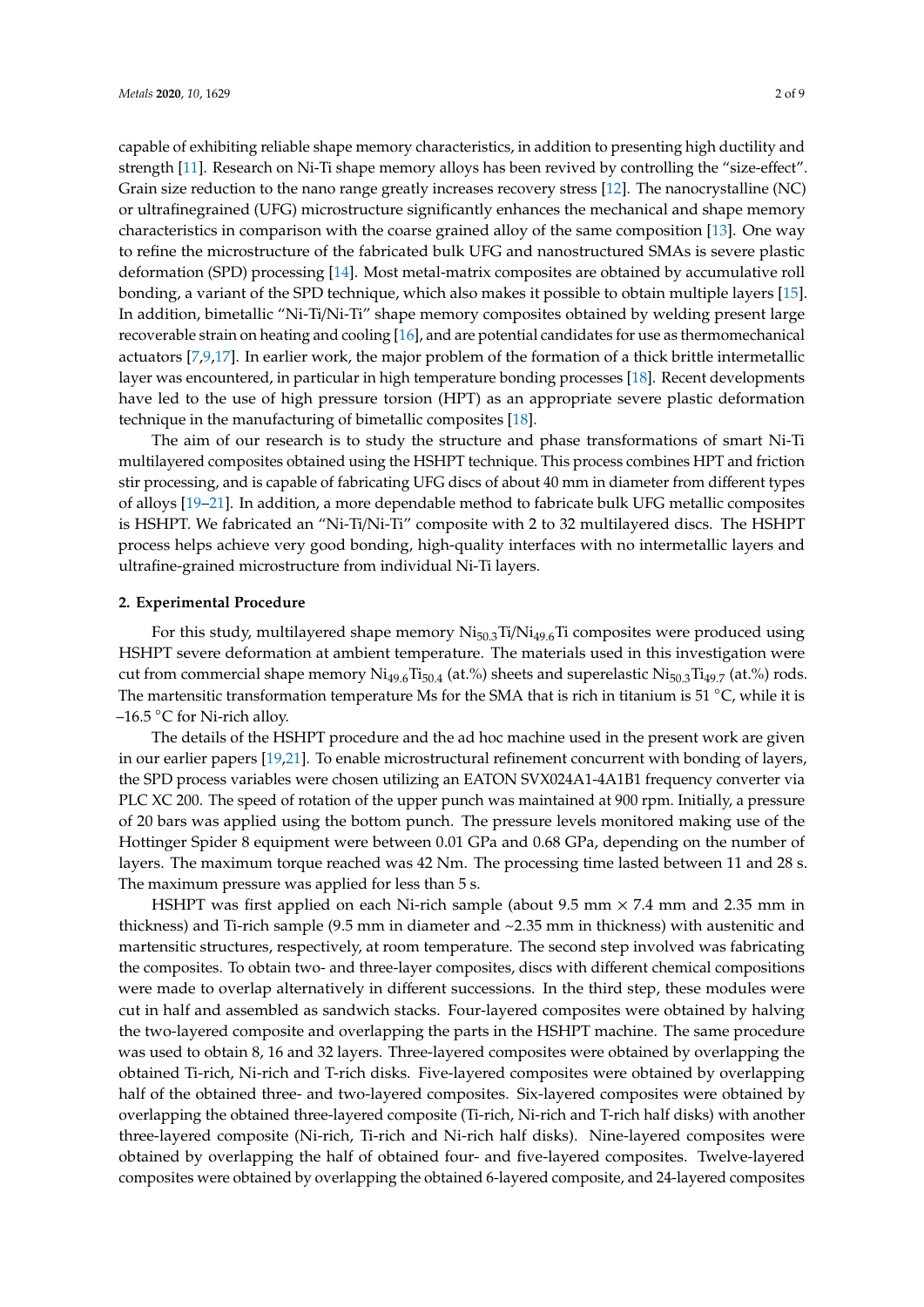were obtained by overlapping the obtained 12-layered composite (Figure 1). The cumulative degrees of deformation of multilayered bimetallic composites, calculated using the formula  $\varepsilon = \frac{h_0}{h_0}$ tion of multilayered bimetallic composites, calculated using the formula  $\varepsilon = \frac{n_0}{h_1}$ , (where  $h_0$ ) is initial thickness of the sample and  $h_1$  is the final thickness of the sample), ranged from 0.95 to 4.65. The SPD discs produced were with  $d \le 40$  mm and  $t = 1.5 - 0.15$  mm.

Microstructural examinations highlighted the ability to manufacture multilayered composites and revealed the reliable bond of layers, as well the reduction in grain diameter accomplished using the HSHPT technique. Investigation of the multilayered  $Ni_{50,3}Ti/Ni_{49,6}Ti$  microstructure was done using an OLYMPUS BX51 (manufactured by Olympus microscopes, Tokyo, Japan) optical microscope, with the QCapture (QuickPHOTO MICRO 2.3, Prague, Czech Republic) software package, under bright and dark field modes. The microstructure was studied using a Zeiss (ZEISS EVO MA15, manufactured by Carl Zeiss Microscopy GmbH, Jena, Germany SEM/EDX (Scanning Electron Microscope coupled with Energy Dispersive X-ray analyzer) to study the grain structure and the quality of the joints.



**Figure 1.** Processing route of Ni<sub>50.3</sub>Ti/Ni<sub>49.6</sub>Ti composite discs cut in half and assembled as sandwich stacks with: (**a**) number of layers multiple of 2 and (**b**) number of layers multiple of 3.

were performed between –150 °C and 150 °C using a cooling and heating rate of 10 °C/min, under a An in-depth microstructural analysis was also carried out using a TEM (Transmission Electron Microscope, Model Tecnai 20G2, FEI, Hillsboro, OR, USA), operating at a voltage of 200 kV. The martensitic transformation temperatures were measured using a differential scanning calorimeter. The DSC tests were run using a DSC 204 F1 Phoenix model from Netzsch (Selb, Germany). The tests protective gaseous nitrogen atmosphere. Specimens (15–20 mg) were obtained from the HSHPT discs for 4, 16, 32 layered composites:

- - one set of samples from mid-radius of the discs,
- another set from the edge and the center of each disc.

Prior to DSC, an etching solution of HF:HNO3: H20 (1:5:10 in volume) was used to remove the oxidation of the surface layer and the regions affected by the cutting process.

#### **3. Results and Discussion**

#### *3.1. Optical Microscopy*

Figure 2 illustrates bright and dark field optical micrographs (OM) of the multilayers observed in the  $N$ i<sub>50.3</sub>Ti/Ni<sub>49.6</sub>Ti alloy composite, whose sample was cut as a cross-section around the middle of the discs. The bright field micrograph of the three-layered  $Ni_{50,3}Ti/Ni_{49,6}Ti/Ni_{50,3}Ti$  alloy composite is shown in Figure 2a.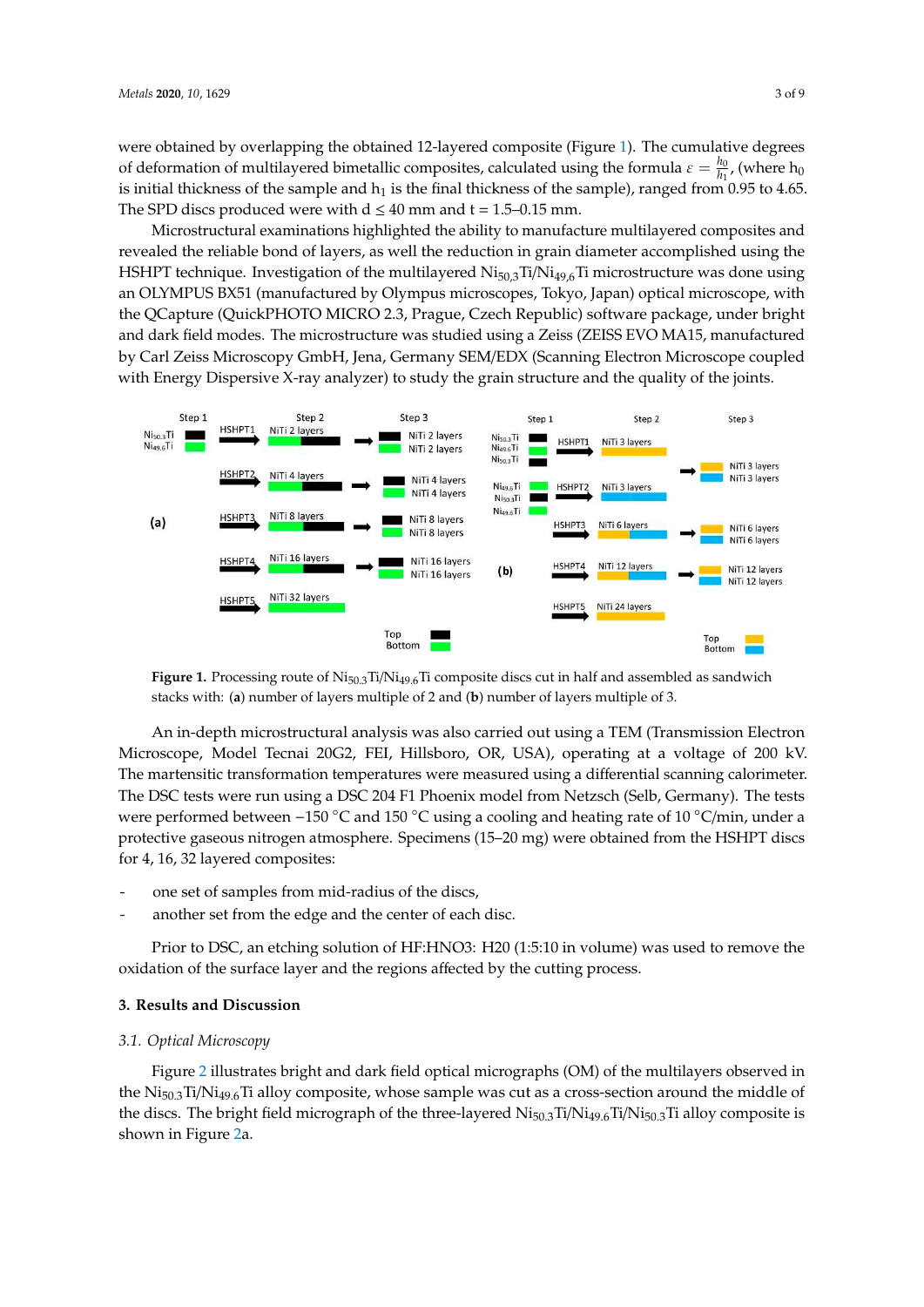

**Figure 2.** Optical micrograph of Ni50.3Ti/Ni49.6Ti composite discs: (**a**) bright field image of three layers and (**b**) dark field image of 24 layers.

This feature is consistent with the refined microstructure resulting from severe plastic deformation by HSHPT. While some precipitate particles could be observed, the grain boundaries were not resolved, as the size of the microstructural features was beyond the resolution range of the optical microscope. The bonding between the sheets was discontinuous, narrow and could hardly be detected, since the chemical compositions were almost the same. The dark field optical micrograph of the 24-layered composite (Figure 2b) showed flowlines and waviness, as highlighted by the color contrast. This is in good agreement with HPT findings for bi-layers in the Al/Mg composite [18]. The thickness of the layers in this composite was about 22 µm. The interfacial layers were less obvious as the number of layers of the composite increased. The quality of the bonding was evident.

#### *3.2. SEM*/*EDX Analysis*

The SEM microstructure of the 12-layered specimen demonstrates a typical SPD structure (Figure 3a). The microstructural modification by HSHPT results from three opposing effects. In the first stage, low pressure and high speed of the punch act together, leading to an increase in temperature of the material to almost 800  $\degree$ C (estimated using a temperature sensor-CT laser radiation pyrometer T2 MHCF OPTC).



**Figure 3.** SEM image of HSHPT-processed metallic composite: (**a**) 12 layers, (**b**) 24 layers.

At this point, high pressure was exerted on the discs, leading to severe deformation. Besides shearing, recovery and recrystallization of grains took place due to the samples attaining high temperature. Grain refining during HSHPT should result from dynamic recrystallization that takes place at high temperature; it could be said that rapid cooling to room temperature "freezes" the UFG structure produced at high temperature. On the surface of the sample, only curved lines could be observed, and not grain boundaries. The materials were welded without a detectable intermediate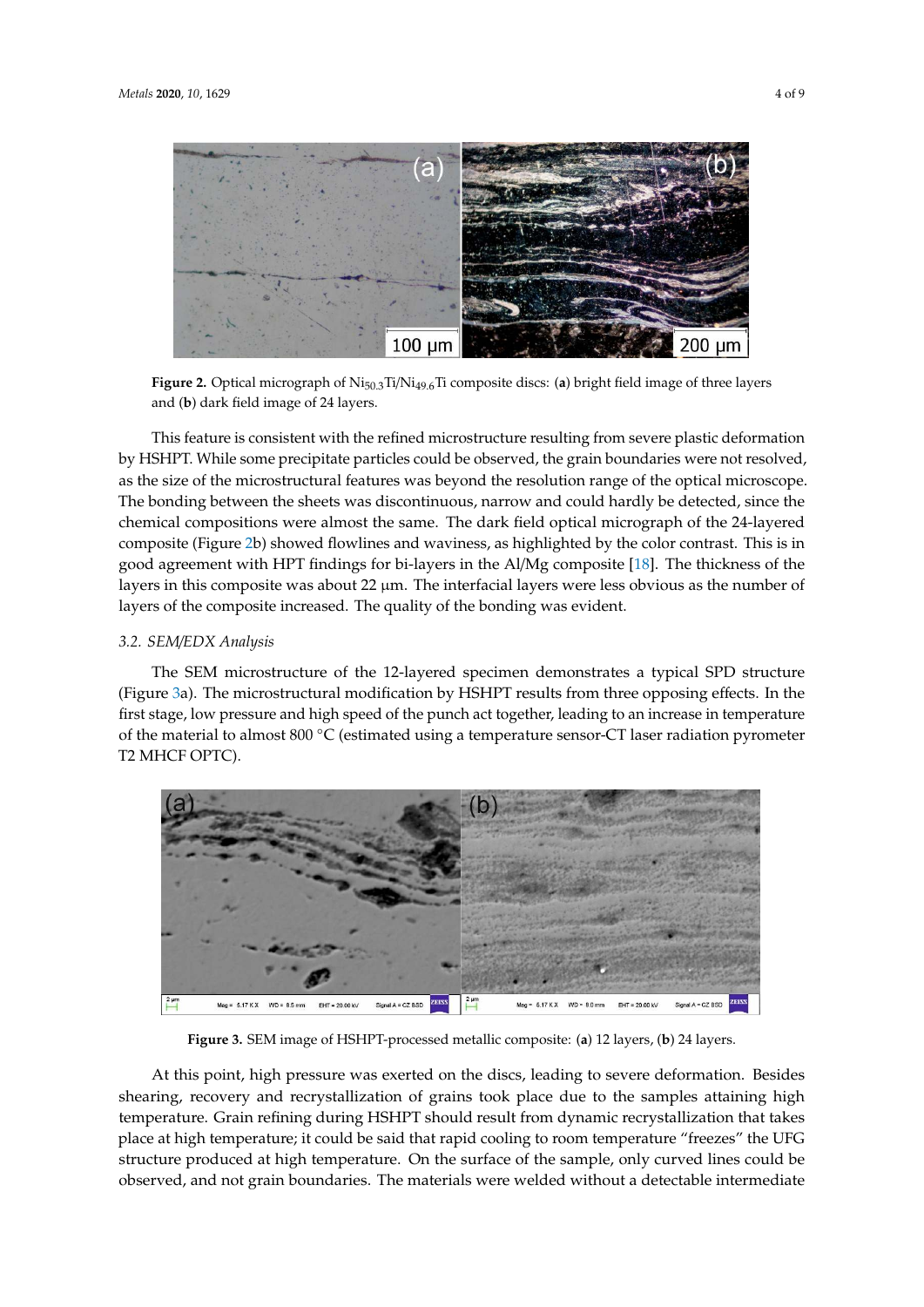area. The adhesion of layers was noticeable. The presence of smooth interfaces between layers was attributed to the specific condition created during HSHPT. Other methods of manufacturing the metallic composite led to the occurrence of an intermetallic layer at the interface.

To investigate the distribution of elements in the Ni rich/Ti-rich areas, a line scan by EDX was run on the nine layers of the disc (Supplementary material: Figure S1). The nine layers were emphasized by the variation of the Ti (a) and Ni (b) content, respectively. Across the layers (quasi 20  $\mu$ m), alternating areas Ni-richer or Ti-richer could be identified. EDX characterization was performed in an area comprising the nine-layers of the composite. Figure S2 of the Supplementary Materials presents the opposing variations of Ni and Ti contents in the successive nine layers of the composite. The severity of plastic deformation introduced by HSHPT produced rotation and plastic flow of large volumes of material caused by upper punch rotation at high speeds [19]. The 3-D images of the surfaces (seen in Figure S2 of Supplementary Material) suggest the arrangement of the distinct layers.

#### *3.3. Transmission Electron Microscopy*

Figure 4 illustrates a TEM micrograph (bright field) of the four-layered  $Ni<sub>50.3</sub>Ti/Ni<sub>49.6</sub>Ti$  composite. The UFG structure with an equiaxed morphology prevailed after HSHPT. The average size of the grains was about 200–300 nm.



**Figure 4.** TEM image of the 4 layered Ni<sub>50.3</sub>Ti/Ni<sub>49.6</sub>Ti composite.

The image highlights equiaxed subgrains isolated by dislocation cells. Between them, several nanograins were also interspersed. These grains, with a size of under 50 nm, formed clear boundaries. Various dislocation cell configurations, including high-density dislocations, zones of dislocation tangles or condensed dislocation boundaries, were characteristic of the rather inhomogeneous microstructures of the sample.

#### *3.4. DSC*

The DSC curves for samples extracted from the midradius of the discs of the  $Ni_{50,3}Ti/Ni_{49,6}Ti$ composite with 4, 16 and 32 layers after HSHPT are shown in Figure 5. The equipment is capable of measuring temperatures in the range of  $-150$  °C to 150 °C, covering the martensite transformation temperature range for both alloys. The thermograms of severe plastic-deformed composites revealed two peaks upon heating and two peaks after cooling. It was possible to identify the transformation temperatures corresponding to the Ni-rich (lower temperatures) and Ti-rich (higher temperatures) SMAs. The peaks between 80 °C and 120 °C represented the martensite (B19')-to-austenite (B2) reversible transformation for the shape memory  $Ni<sub>49.6</sub>Ti<sub>50.4</sub>$  (Ti-rich) alloy.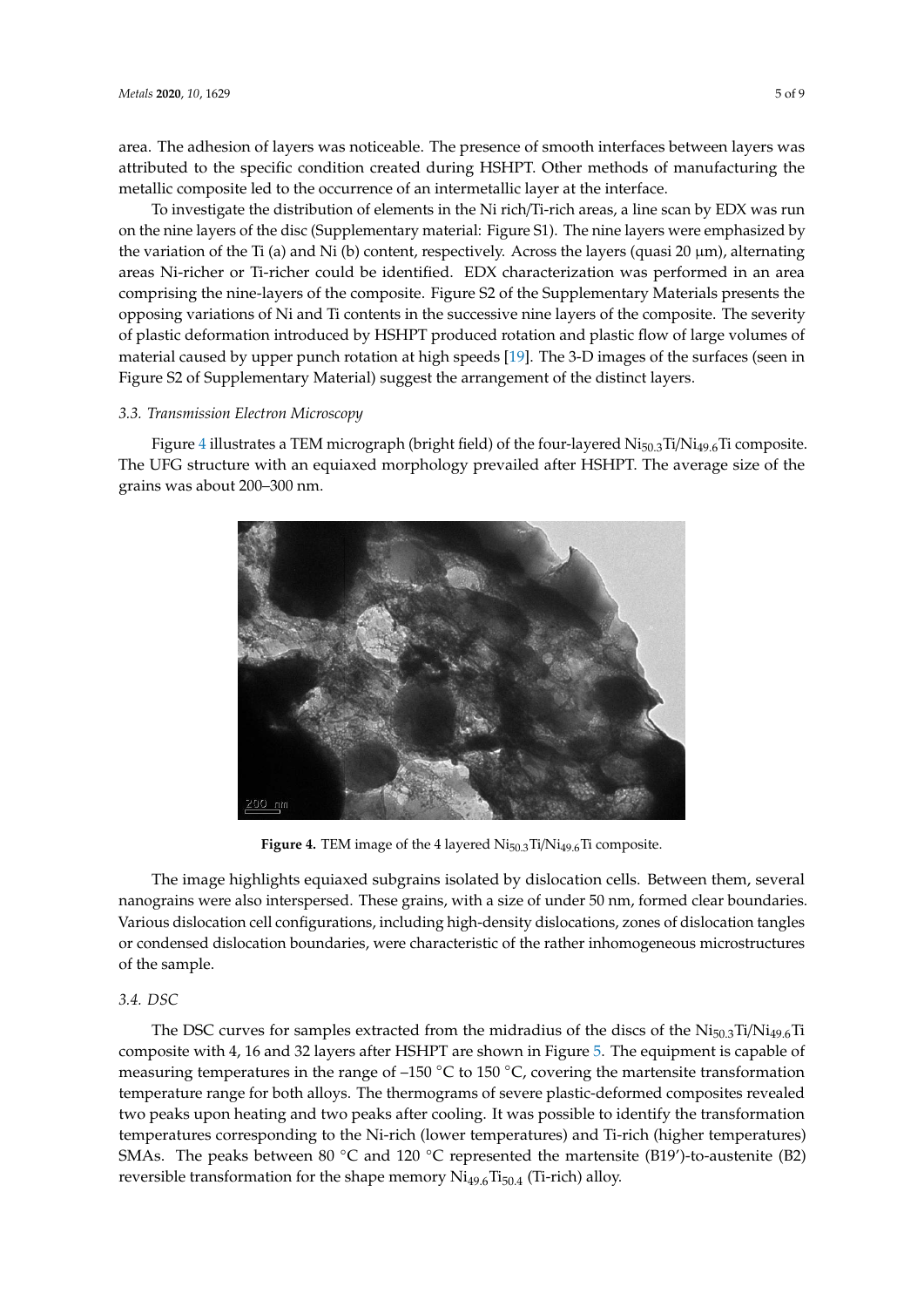

**Figure 5.** DSC curves of the 4 (black), 16 (blue) and 32 (red) layered Ni<sub>50.3</sub>Ti/Ni<sub>49.6</sub>Ti composites after HSHPT.

The peaks between 10 °C and –30 °C represented the austenite (B2)-to-martensite (B19') reversible transformation for Ni-rich Ni<sub>50.3</sub>Ti<sub>49.7</sub> alloy. Making successive deformation to produce 4, 16, 32 layers of composite did not significantly change the transformation temperatures. This result was obtained despite the fact that the degrees of deformation of the multilayered bimetallic composites with 4, 16 and 32 layers ranged from 1.17, 2.41 to 4.65. Likewise, the grain size was significantly reduced, while the cumulative degree of deformation increased. The reasonably stable transformation temperatures may be explained by the fact that the HSHPT process imposed a complex strain due to the high pressure concomitant with high rotational speed of the upper punch. The friction between punches and sample heated the severely plastic-deformed disc, thereby contributing to the rearrangement and decrement of the lattice defects. However, the intensity of the peaks was seen to decrease slightly with the increasing number of layers.

On the other hand, the Ms temperature slightly increased in the initial state in both alloys, as compared to the Ni-Ti SMAs that were rich in titanium and nickel. These results can be attributed to the grain refinement brought about by severe plastic deformation.

The  $Ni<sub>50.3</sub>Ti/Ni<sub>49.6</sub>Ti$  composite showed reversible martensitic transformation subsequent to SPD. Postdeformation annealing was not required in contrast to deformation using other severe plastic deformation methods. The HSHPT technique combines SPD imposed on the sample at RT by HPT with PDA caused due to the heat generated because of friction occurring between the anvils and the sample.

showed a two-stage phase transition of B19' ↔ R-phase ↔ B2 (Figure S3 of Supplementary Materials). transformation stage, namely B19'  $\leftrightarrow$  B2. After HSHPT, the intermediate R-phase transition was Another important element that could be observed was the absence of the second step of the martensitic transformation, even in the Ni-Ti SMA that was rich in nickel. In the initial state, this alloy But the DSC curves corresponding to severely plastic-deformed discs exhibited just one strong suppressed, as observed in our earlier results from research on a Ni-rich Ni-Ti alloy [22].

The DSC curves at the center and edge of the disc, which had 32 layers after processing, are illustrated in Figure 6.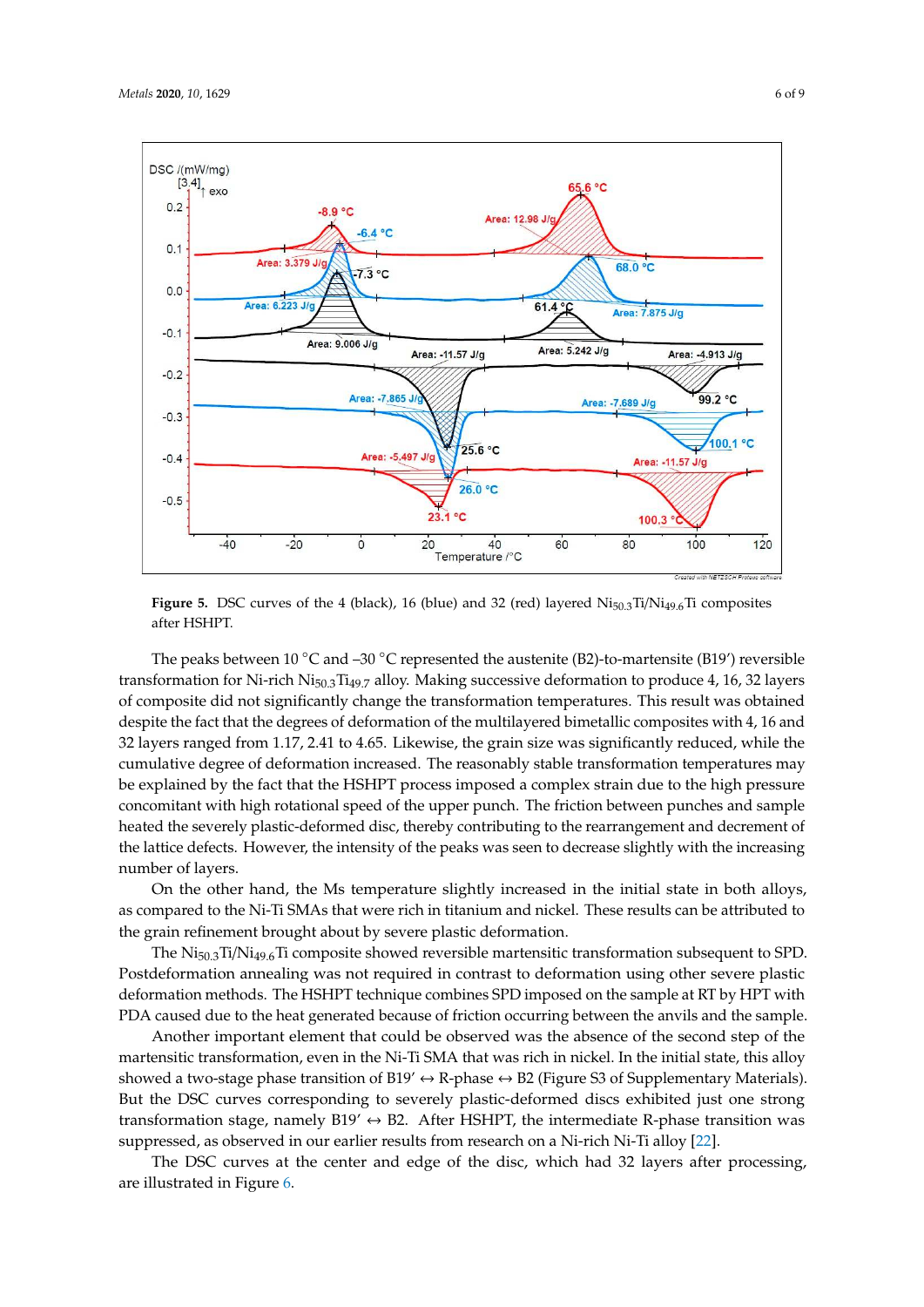

**Figure 6.** DSC curves for the 32 layers of Ni<sub>50.3</sub>Ti/Ni<sub>49.6</sub>Ti composite after HSHPT. Thicker lines: center sample; thinner lines: edge sample.

In the HSHPT condition, the DSC curves revealed two peaks upon cooling and two upon heating, both for the edge sample and the middle sample only in the four-layered composite; for the 16 and 32-layered samples, the DSC peaks associated with the Ni-rich layers were observed only for the center and edge samples, respectively. The exothermic and endothermic peaks of the Ti-rich alloy broadened, perhaps because of the increased density of the dislocations. The severe plastic deformation of Ni-rich alloy led to a considerable broadening of the exothermic peaks which were, however, still visible. Processing by HSHPT is complex because the imposed strain varies, both with the rotational speed of superior punch applied to the composite and with the position within the disc. Consequently, the thickness of the discs was slightly higher at the center where the cooling speed would be expected to decrease. The microstructure developed more rapidly at the edge than at the center of the disc in all plastic deformation processes by torsion at high pressure. The absence of transformation peaks associated with the Ni-rich alloy could be related to heterogeneous deformation of the HSHPT material [23].

#### **4. Conclusions**

In summary, a new SPD method, HSHPT, can successfully be used to manufacture bimetallic composites with an ultrafine grained structures. The achieved shape memory multilayer composites were composed of 2 to 32 layers of Ni<sub>50.3</sub>Ti and Ni<sub>49.6</sub>Ti alloys. The bonding of layers was achieved mainly by the high pressure imposed and short time high temperature reached during the high speed rotation of upper anvil. A very good joint was obtained, regardless of the number of layers or alternating them. The microstructure of composites was uniform where the bonding of adjacent layers could not be detected by optical microscopy and SEM. The SPD process was effective at refining both the alloys that made up the composite. As-HSHPT processed composite discs revealed martensitic transformation after deformation. The module diameter varied between 20 and 40mm, and was dependent on the number of layers and the degree of deformation applied. The thickness of the layers varied from  $300 \mu m$  to  $20 \mu m$ . HSHPT yields multilayered, fine structures and may, in future study, be adapted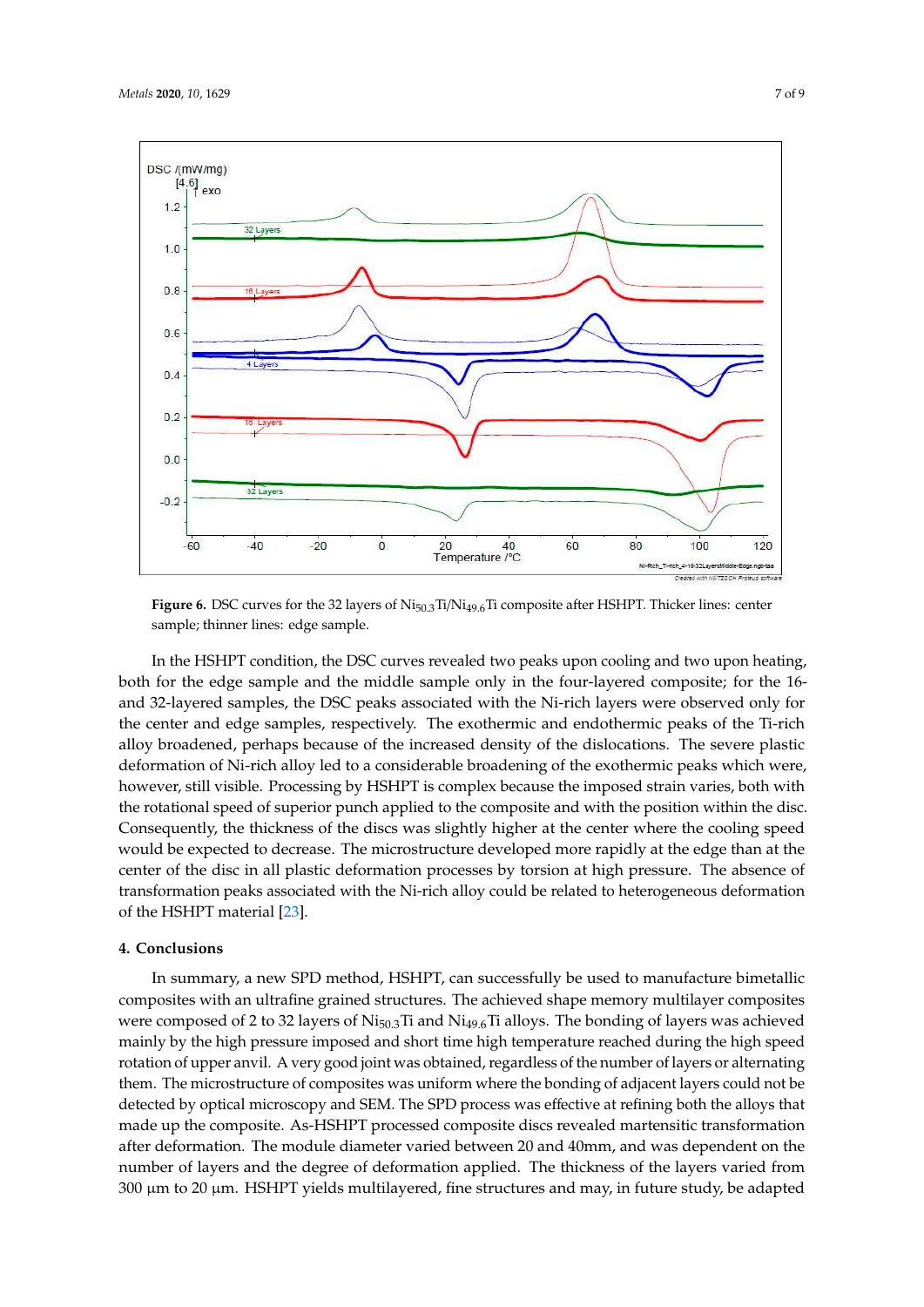for use for two-way SME. Future work will be also focus on the fabrication the new metallic UFG composites by HSHPT. This technology is capable of inducing thermocompression bonding starting from dissimilar materials. Multilayer composites with desirable mechanical, electrical, magnetic and biocompatibility properties provide the opportunity to create effective functional applications.

**Supplementary Materials:** The following are available online at http://www.mdpi.com/2075-4701/10/12/1629/s1.

**Author Contributions:** Conceptualization, C.G. and G.G.; methodology, C.G., G.G., F.M.B.F., P.A., V.S., M.M. and. B.M.G. investigation, C.G., P.A., M.M. and B.M.G. (OM, SEM), F.M.B.F. (DSC) and V.S. (TEM); writing—original draft preparation, C.G. and G.G.; writing—review and editing, V.S., G.G., C.G. and P.A. supervision, F.M.B.F. and V.S.; project administration, C.G. and G.G.; All authors have read and agreed to the published version of the manuscript.

**Funding:** This research was funded by 47PCCDI/2018 project and MANUNET 3 PN3-P3-302, grant number 99-2019. F.M. Braz Fernandes acknowledges the funding of CENIMAT/I3N by National Funds through the FCT - Fundação para a Ciência e a Tecnologia, I.P., within the scope of the project refª UIDB/50025/2020-2023. Edgar Camacho (CENIMAT, FCT/UNL) is acknowledged for running the DSC tests.

**Conflicts of Interest:** The authors declare no conflict of interest. The funders had no role in the design of the study; in the collection, analyses, or interpretation of data; in the writing of the manuscript, or in the decision to publish the results.

## **References**

- 1. Ji, X.; Wang, Q.; Yin, F.; Cui, C.; Ji, P.; Hao, G. Fabrication and properties of novel porous CuAlMn shape memory alloys and polymer/CuAlMn composites. *Compos. Part A Appl. Sci. Manuf.* **2018**, *107*, 21–30. [CrossRef]
- 2. Yi, X.; Sun, K.; Gao, W.; Meng, X.; Cai, W.; Zhao, L. Microstructure design of the excellent shape recovery properties in (Ti,Hf) 2Ni/Ti-Ni-Hf high temperature shape memory alloy composite. *J. Alloys Compd.* **2017**, *729*, 758–763. [CrossRef]
- 3. Huang, G.Q.; Yan, Y.F.; Wu, J.; Shen, Y.F.; Gerlich, A.P. Microstructure and mechanical properties of fine-grained aluminum matrix composite reinforced with nitinol shape memory alloy particulates produced by underwater friction stir processing. *J. Alloys Compd.* **2019**, *786*, 257–271. [CrossRef]
- 4. Oliveira, J.P.; Duarte, J.F.; Inácio, P.; Schell, N.; Miranda, R.M.; Santos, T.G. Production of Al/NiTi composites by friction stir welding assisted by electrical current. *Mater. Des.* **2017**, *113*, 311–318. [CrossRef]
- 5. Wang, E.; Tian, Y.; Wang, Z.; Jiao, F.; Guo, C.; Jiang, F. A study of shape memory alloy NiTi fiber/plate reinforced (SMAFR/SMAPR) Ti-Al laminated composites. *J. Alloys Compd.* **2017**, *696*, 1059–1066. [CrossRef]
- 6. Belyaev, S.; Rubanik, V.; Resnina, N.; Rubanik, V.; Demidova, E.; Lomakin, I. Bimetallic shape memory alloy composites produced by explosion welding: Structure and martensitic transformation. *J. Mater. Process. Technol.* **2016**, *234*, 323–331. [CrossRef]
- 7. Lohan, N.M.; Pricop, B.; Popa, M.; Matcovschi, E.; Cimpoeşu, N.; Cimpoeşu, R.; Istrate, B.; Bujoreanu, L.G. Hot Rolling Effects on the Microstructure and Chemical Properties of NiTiTa Alloys. *J. Mater. Eng. Perform.* **2019**, *28*, 7273–7280. [CrossRef]
- 8. Cimpoesu, N.; Mihalache, E.; Lohan, N.M.; Suru, M.G.; Comãneci, R.I.; Özkal, B.; Bujoreanu, L.G.; Pricop, B. Structural-Morphological Fluctuations Induced by Thermomechanical Treatment in a Fe–Mn–Si Shape Memory Alloy. *Met. Sci. Heat Treat.* **2018**, *60*, 471–477. [CrossRef]
- 9. Oliveira, J.P.; Miranda, R.M.; Fernandes, F.M.B. Welding and Joining of NiTi Shape Memory Alloys: A Review. *Prog. Mater. Sci.* **2017**, *88*, 412–466. [CrossRef]
- 10. Sun, L.; Huang, W.M.; Ding, Z.; Zhao, Y.; Wang, C.C.; Purnawali, H.; Tang, C. Stimulus-responsive shape memory materials: A review. *Mater. Des.* **2012**, *33*, 577–640. [CrossRef]
- 11. Soejima, Y.; Motomura, S.; Mitsuhara, M.; Inamura, T.; Nishida, M. In situ scanning electron microscopy study of the thermoelastic martensitic transformation in Ti–Ni shape memory alloy. *Acta Mater.* **2016**, *103*, 352–360. [CrossRef]
- 12. Tsuchiya, K.; Hada, Y.; Koyano, T.; Nakajima, K.; Ohnuma, M.; Koike, T.; Todaka, Y.; Umemoto, M. Production of TiNi amorphous/nanocrystalline wires with high strength and elastic modulus by severe cold drawing. *Scr. Mater.* **2009**, *60*, 749–752. [CrossRef]